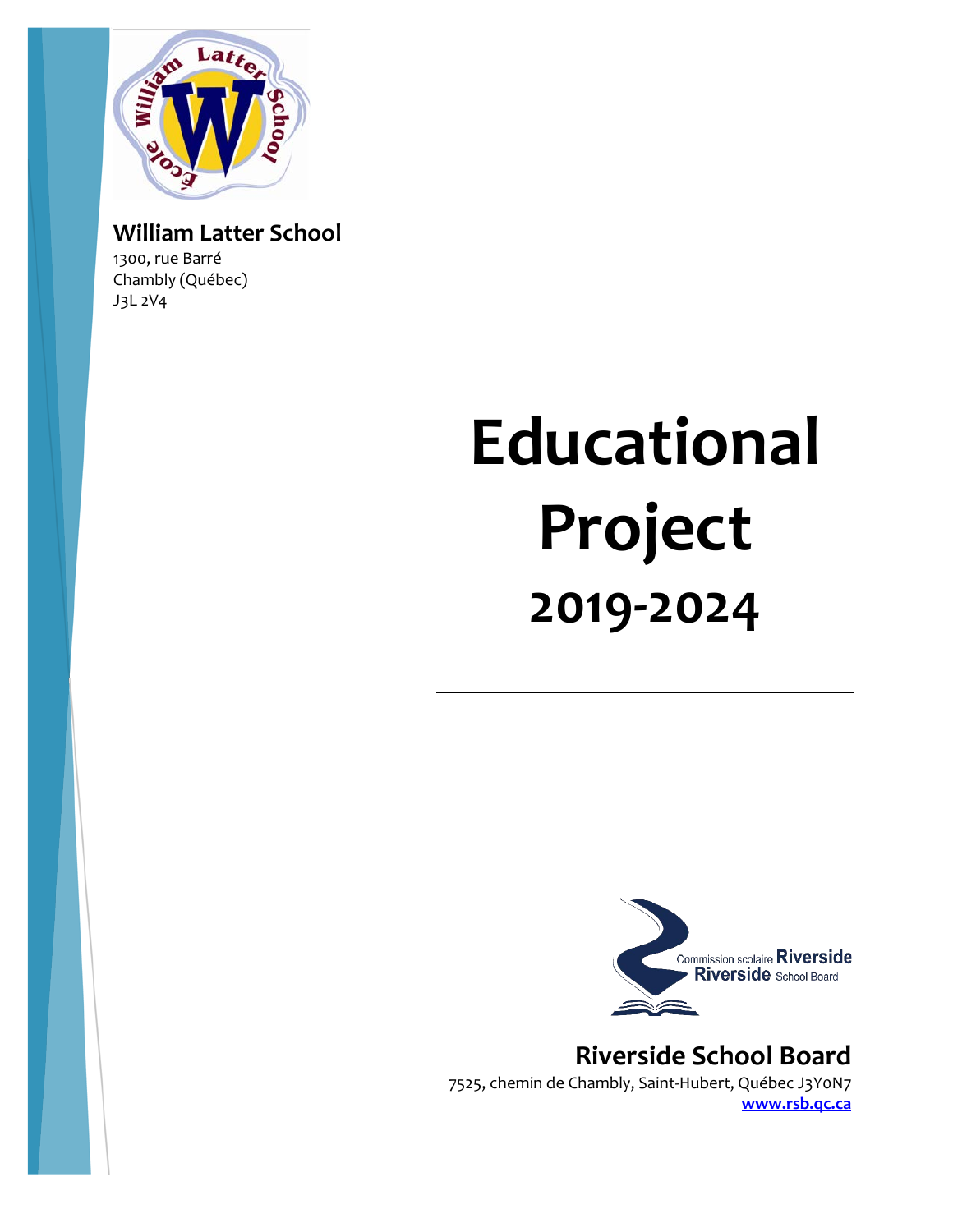

École **William Latter** School 1300 Barré Chambly Québec J3L 2V4 Tel; 450-550-2527 Fax; 450-658-9815 Daycare : 450-550-2627 E-mail : [w-latter@rsb.qc.ca](mailto:w-latter@rsb.qc.ca)

# **Educational Project 2019-2024**

**\_\_\_\_\_\_\_\_\_\_\_\_\_\_\_\_\_\_\_\_\_\_\_\_\_\_\_\_\_\_\_\_\_\_\_\_\_\_\_\_\_\_\_\_\_\_\_\_\_\_\_\_\_\_\_\_\_\_\_\_\_\_\_\_\_\_\_\_\_\_\_\_\_\_\_\_\_\_\_\_\_\_\_\_\_\_\_\_\_\_\_\_\_\_\_\_\_\_\_\_\_\_\_\_\_\_\_\_\_\_\_\_\_\_\_\_\_\_\_**

## **The Educational Project**

**Table of contents**

- **1. Purpose and Definition of the Educational Project**
- **2. Legal Framework**
- **3. Steering Committee for the Preparation of the Educational Project**
- **4. Consultations Held for the Preparation of the Educational Project**
- **5. School Context**
- **6. Consistency with the Commitment-to-Success Plan**
- **7. Challenges, Orientations, Objectives, Indicators and Targets Specific to the School/Centre**
- **8. Reporting on the Educational Project**
- **9. Signatures**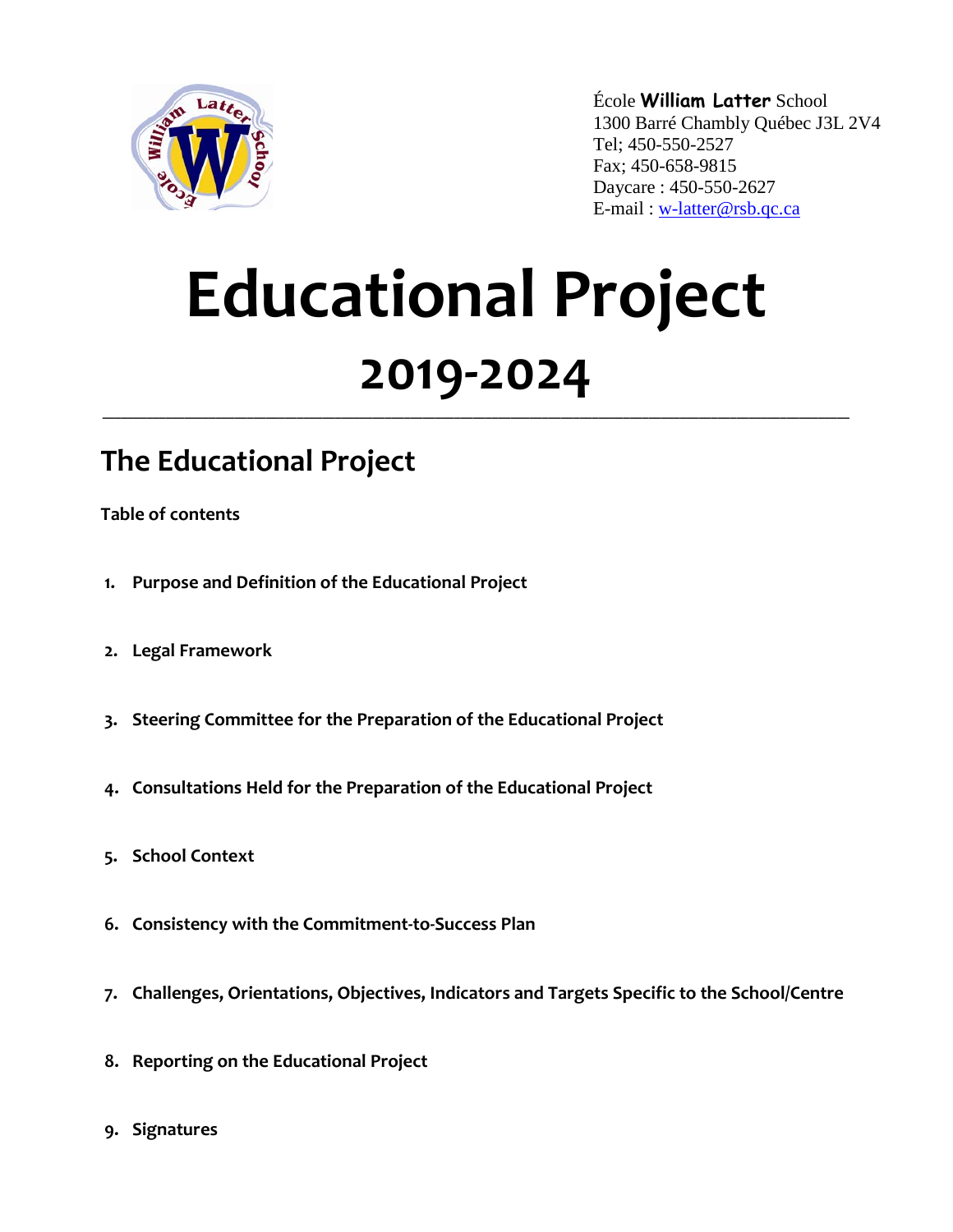### **1. PURPOSE AND DEFINITION OF THE EDUCATIONAL PROJECT**

The educational project is a strategic tool through which an educational institution can define and communicate to the educational community the policy orientations, the action priorities, and the expected results to ensure the educational success for all students, in both the youth and adult sectors. It reflects the characteristics and needs of the students who attend the educational institution and the expectations expressed in the community in terms of education. Resulting from a consensus, the educational project is prepared and implemented through the collaborative efforts of various stakeholders concerned with the institution: students, parents, teachers and other staff members (daycare service, secretary, etc.), as well as the community and school board representatives.

The educational project therefore forms part of a process designed to promote coordinated action and synergy among the various levels of the education system (MEES, school boards and educational institutions), with due regard for their specific areas of autonomy and characteristics.

#### **2. LEGAL FRAMEWORK**

The educational project between William Latter School and the Riverside School Board is conceived and written within the framework of the Education Act. It is important that the educational community is aware of the legal aspects and respects those obligations as they create the educational project.

#### **EDUCATION ACT**

#### **Section 36**

*"A school is an educational institution whose object is to provide to the persons entitled thereto under section 1 the educational services provided for by this Act and prescribed by the basic school regulation established by the Government under section 447 and to contribute to the social and cultural development of the community. A school shall, in particular, facilitate the spiritual development of students so as to promote self-fulfillment.*

*In keeping with the principle of equality of opportunity, the mission of a school is to impart knowledge to students, foster their social development and give them qualifications, while enabling them to undertake and achieve success in a course of study.*

*A school shall pursue this mission within the framework of an educational project."*

#### **Section 37**

"*The school's educational project, which may be updated if necessary, shall contain*

- *(1) The context in which the school acts and the main challenges it faces, particularly with respect to academic success;*
- *(2)The specific policies of the school and the objectives selected for improving student success;*
- *(3)The targets for the period covered by the educational project;*
- *(4)The measures selected to achieve the objectives and targets;*
- *(5)The indicators to be used to measure achievement of those objectives and targets; and*
- *(6)The intervals at which the educational project is to be evaluated, determined in collaboration with the school board.*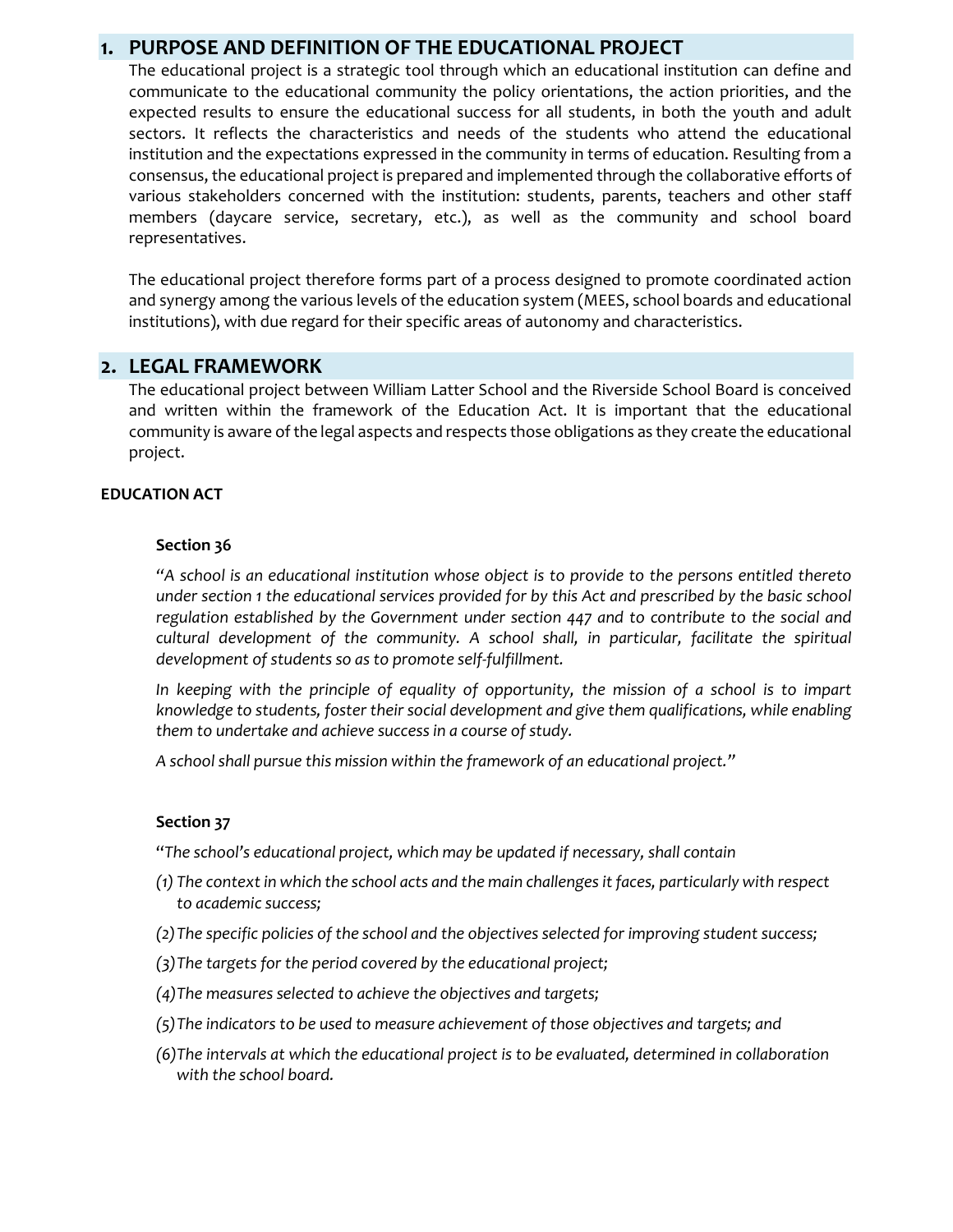*The policies and objectives required under subparagraph 2 of the first paragraph shall be designed to ensure that the Québec education policy framework defined by law, the basic school regulation and the programs of studies established by the Minister is implemented, adapted and enriched. They must also be consistent with the school board's commitment-to-success plan.*

*The educational project must respect students', parents' and school staff's freedom of conscience and of religion."*

#### **Section 37.1.**

*"The period covered by the educational project must be harmonized with the period covered by the school board's commitment-to-success plan in accordance with any terms prescribed under the first paragraph of section 459.3."*

#### **Section 74**

"*The governing board shall analyze the situation prevailing at the school, principally the needs of the students, the challenges tied to student success and the characteristics and expectations of the community served by the school. Based on the analysis and taking into account the commitment-to-success plan of the school board, the governing board shall adopt the school's educational project, oversee the project's implementation and evaluate the project at the intervals specified in it.*

*Each of these stages shall be carried out through concerted action between the various participants having an interest in the school and in student success. To that end, the governing board shall encourage the collaboration of students, parents, teachers, other school staff members, and community and school board representatives."*

#### **Section 75**

"*The governing board shall send the school's educational project to the school board and make it public on the expiry of at least 60 days after sending it. It shall also make public the evaluation of the school's educational project. The educational project and any evaluation of it shall be communicated to the parents and the school staff.* 

*The educational project comes into force on the date of its publication."*

#### **Section** *83*

*"Each year, the governing board shall inform the parents and the community served by the school of the services provided by the school and shall report on the level of quality of such services."*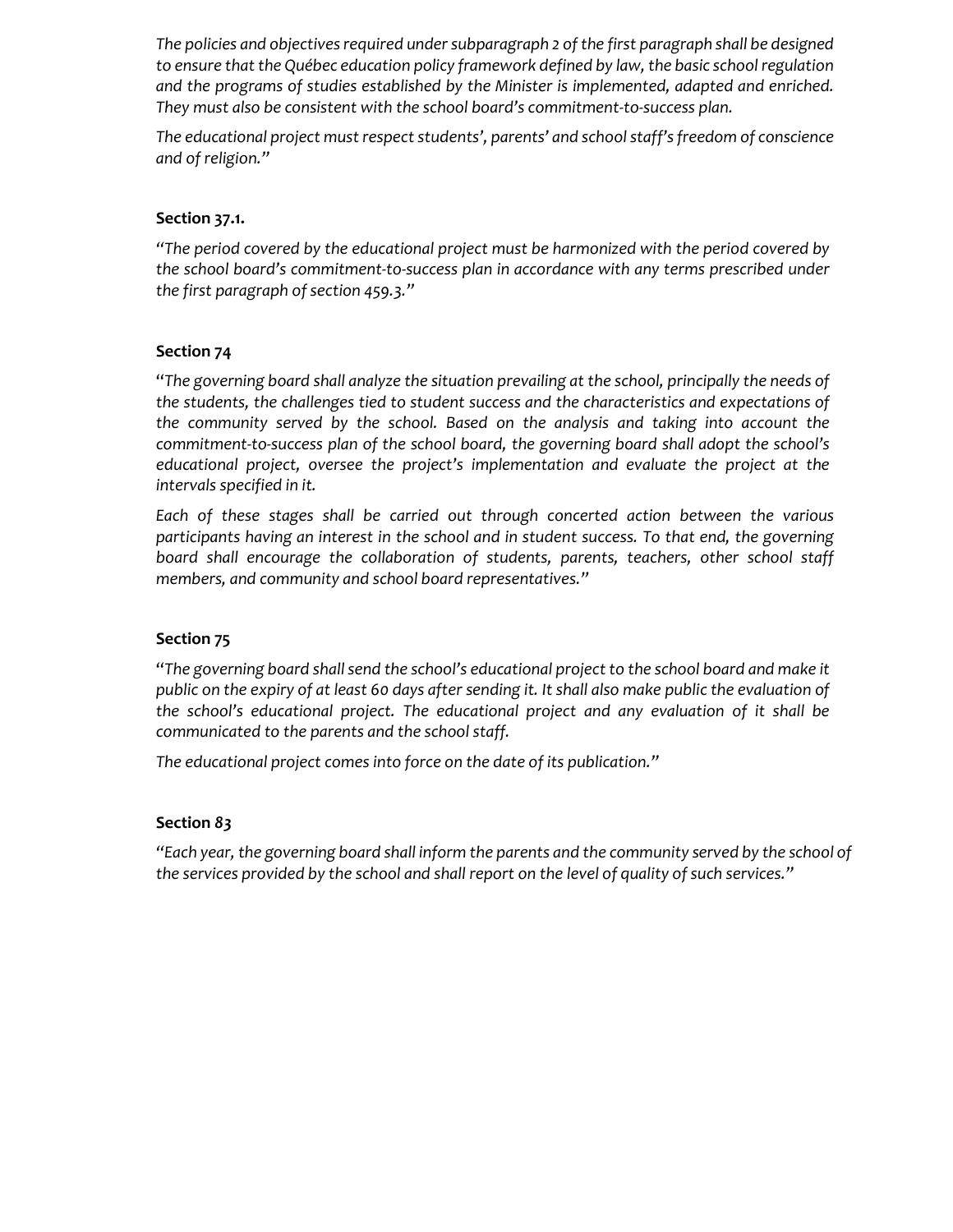**[97.1.](javascript:displayOtherLang(%22se:97_1%22);)** The school's educational project, which may be updated if necessary, shall contain

(1) the context in which the centre acts and the main challenges it faces, particularly with respect to academic success and, in the case of a vocational training centre, the relevance of the training to regional or provincial labour market needs;

(2) The specific policies of the centre and the objectives selected for improving student success;

(3) The targets for the period covered by the educational project;

(4) The indicators to be used to measure achievement of those objectives and targets; and

(5) The intervals at which the educational project is to be evaluated, determined in collaboration with the school board.

The policies and objectives required under subparagraph 2 of the first paragraph shall be designed to ensure that the basic school regulation and the programs of studies established by the Minister are implemented, adapted and enriched. They must also be consistent with the school board's commitmentto-success plan.

**[97.2.](javascript:displayOtherLang(%22se:97_2%22);)** The period covered by the educational project must be harmonized with the period covered by the school board's commitment-to-success plan in accordance with any terms prescribed under the first paragraph of section 459.3.

## **3. STEERING COMMITTEE FOR THE PREPARATION OF THE EDUCATIONAL PROJECT**

| Nicole Coles               | Teacher Resource representative   |
|----------------------------|-----------------------------------|
| Stephanie Kozub            | Teacher Pre-school representative |
| Josée Perron               | Teacher cycle 1 representative    |
| Marlène Pepin              | Teacher cycle 2 representative    |
| Kimberley Bird             | Teacher cycle 3 representative    |
| François Couture Principal |                                   |

## **4. CONSULTATIONS HELD FOR THE PREPARATION OF THE EDUCATIONAL PROJECT**

| <b>Date</b>   | Group                    | Format               | Location     |
|---------------|--------------------------|----------------------|--------------|
| June 2018     | Teaching staff           | Ed. camp             | Classroom    |
| October 2018  | Teaching staff           | <b>Staff Meeting</b> | Classroom    |
| October 2018  | <b>Teaching Staff</b>    | <b>Staff Meeting</b> | Classroom    |
| November 2018 | <b>Student Spirit</b>    | <b>Lunch Meeting</b> | Daycare Room |
| January 2019  | Governing Board          | Meeting              | Library      |
| February 2019 | <b>Governing Board</b>   | Meeting              | Library      |
| February 2019 | <b>Teaching Staff</b>    | Meeting              | Classroom    |
| March 2019    | <b>Community Members</b> | Meeting              | Office       |
| March 2019    | <b>Teaching Staff</b>    | <b>Staff Meeting</b> | Classroom    |
| March 2019    | Governing Board          | Meeting              | Library      |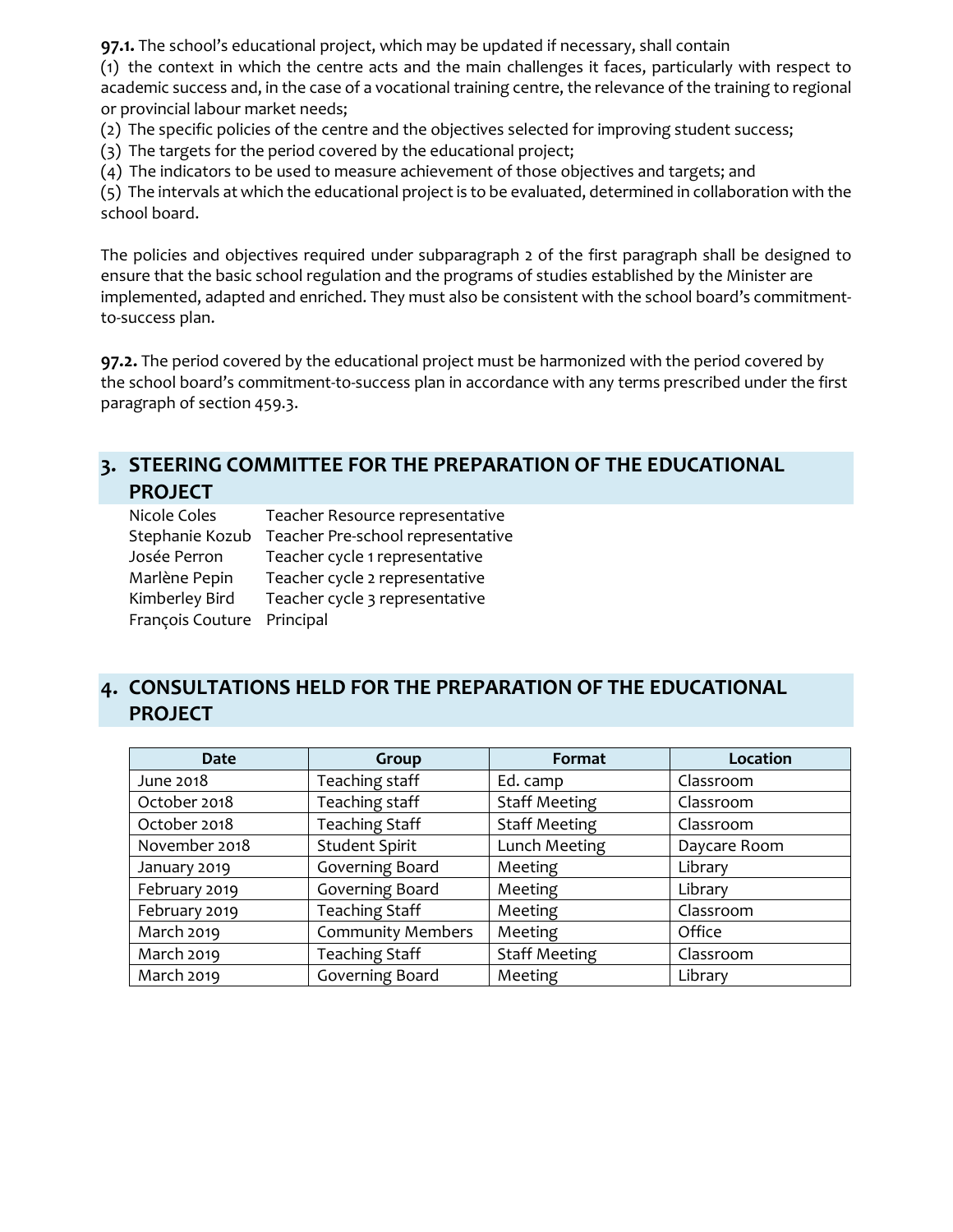## **5. SCHOOL CONTEXT**

**William Latter School** is located in historic Chambly. Our students are within walking distance of Fort Chambly and are from the communities of Chambly, Carignan, St. Mathias and Richelieu. Our population is mostly francophone (varies between 60 and 70%) with eligibility for English education.

At William Latter School, we place great value and emphasis on the idea of community spirit: a community of diverse individuals working together with common goals and values, while respecting each other's individuality. This year we emphasized school spirit and developed a colour house system and monthly spirit days.

Being conscious of the  $21^{st}$  century learners, we are promoting technology and robotics in the classroom as a teaching tool for cross-curricular competencies. We also value the importance of learning outdoors in a natural setting. Therefore, outdoor classrooms, a bird feeder area, and an interactive forest garden are part of the upcoming projects representing these values.

90% of our student population is achieving a proficiency of 70% or more in all competencies of both English and French.

Student participation in school sports with an instructor at school, other than in a gym class:

• 70% of students in cycle 3 had a high rate of participation in sports; the Canadian norm for these grades is 69%.

• 65% of the girls and 75% of the boys in cycle 3 had a high rate of participation in sports. The Canadian norm for girls is 67% and for boys is 71%.

#### **Our Vision**

At William Latter School, we offer a caring bilingual learning environment that promotes respect, excellence and love of learning while supporting students in reaching their full potential. We believe that the arts are a great means to learning, such as music and visual arts. We place great value and emphasis on the idea of community spirit: a community of diverse individuals working together with common goals and values, while respecting each other's individuality.

#### **Our Values**

Our main focus is to support students within a safe environment and promote healthy living. We wish to develop bilingualism within the school community. We strongly emphasize our four school community pillars:

-Respect

-Responsibility

-Ready to work

-Role model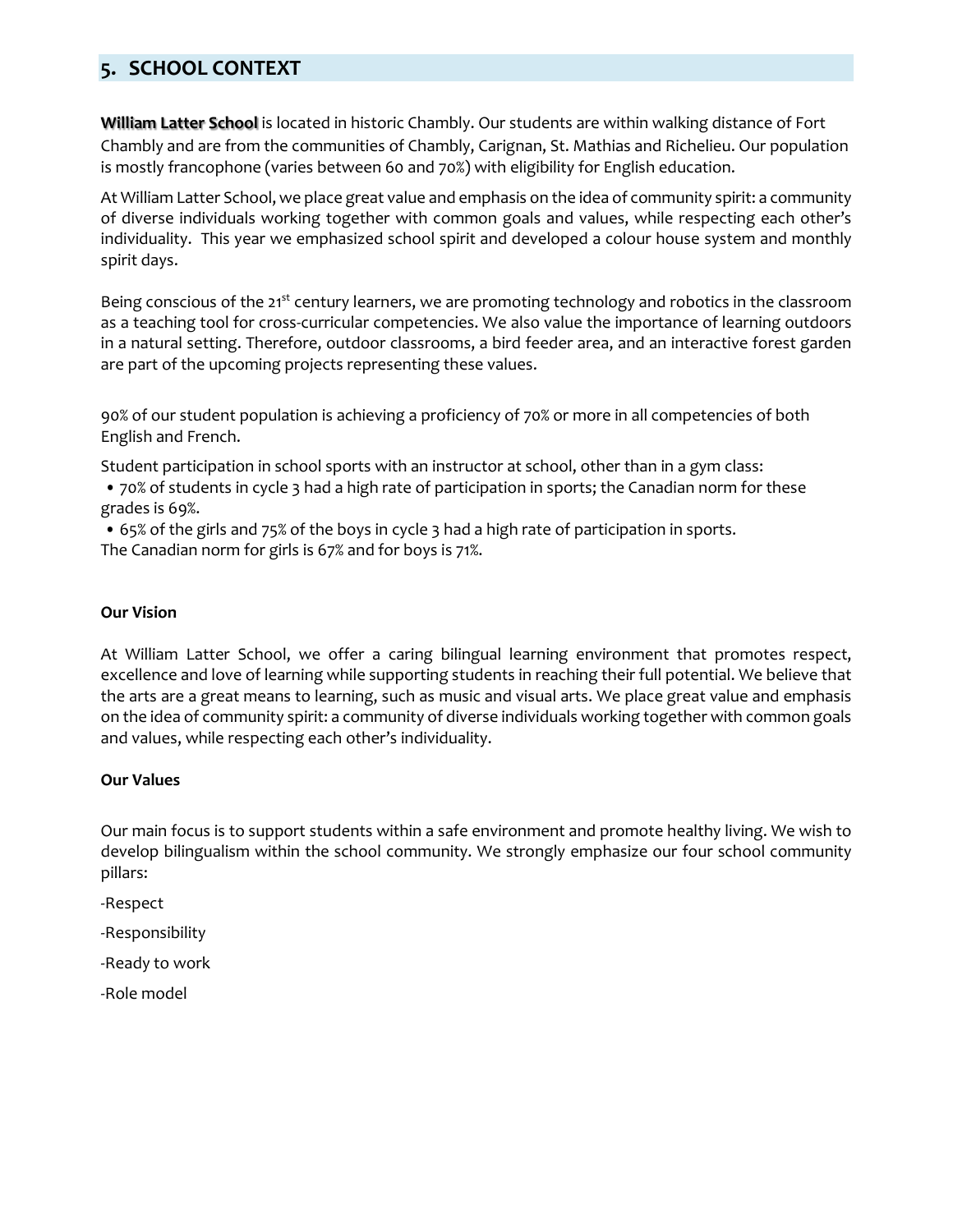Our *Mission Statement* at William Latter is:

*William Latter School provides an environment where every child has the opportunity and takes the responsibility to climb the ladder to success through bilingualism, community, outdoor learning, collaboration, technology/robotics, and music-art performance.*

#### *William Latter takes great pride in every aspect of each child's education.*

#### **Student challenges (school context)**

Over the years, the student population grew so fast that the students lost their sense of belonging and ownership, affecting school spirit. We also noticed an increased number of students demonstrating symptoms of anxiety making it difficult for them to function for a sustained amount of time within the classroom.

#### **Our School Survey results about anxiety:**

• 21% of students in this school had moderate to high levels of anxiety; the Canadian norm for these grades is 16%.

• 27% of the girls and 16% of the boys in this school had moderate to high levels of anxiety. The Canadian norm for girls is 19% and for boys is 12%.

#### **Our School Survey results about feeling safe at school:**

•45% of students felt safe attending the school whereas the Canadian norm for these grades if 56%.

#### **Our School Survey results about classroom climate:**

•Students rated disciplinary climate of the classroom at 53% and the Canadian norms for these grades is 73%.

#### **Our end of cycle results revealed that there is a gap between boys and girls achievement in writing in both French and English.**

•For the Grade 6 writing competency in ELA , boys performed with an average of 74% and girls at an average of 81%; a gap of 7%.

•For the Grade 6 writing competency in FSL, boys performed with an average of 77.5% and girls at an average of 83.3%; a gap of approximately 7%.

#### **External school context**

Our school is a CLC (Community Learning Center) school trying to connect with community partners. They support us with such initiatives as Coding Club and the babysitting course. We are planning a Mother Goose program for the fall of 2019 to introduce preschoolers to literacy.

#### **Our school benefits from many community partnerships**:

*- Table de concertation jeunesse* offers the program "J'monte de niveau" for students lacking social skills. This program is in partnership with *La maison de la famille de Chambly.*

*-The Children's Network* provides our students with a strong program about feeling safe at school and at home.

*- Maison Jean-Lapointe* supports our cycle 3 students with a drug and alcohol awareness.

- The *community police* officer is also providing the school population with a variety of programs: cyber safety, bus safety, how I stay safe, etc…

*- Community Elders* are also involved in the daily breakfast program at school before classes.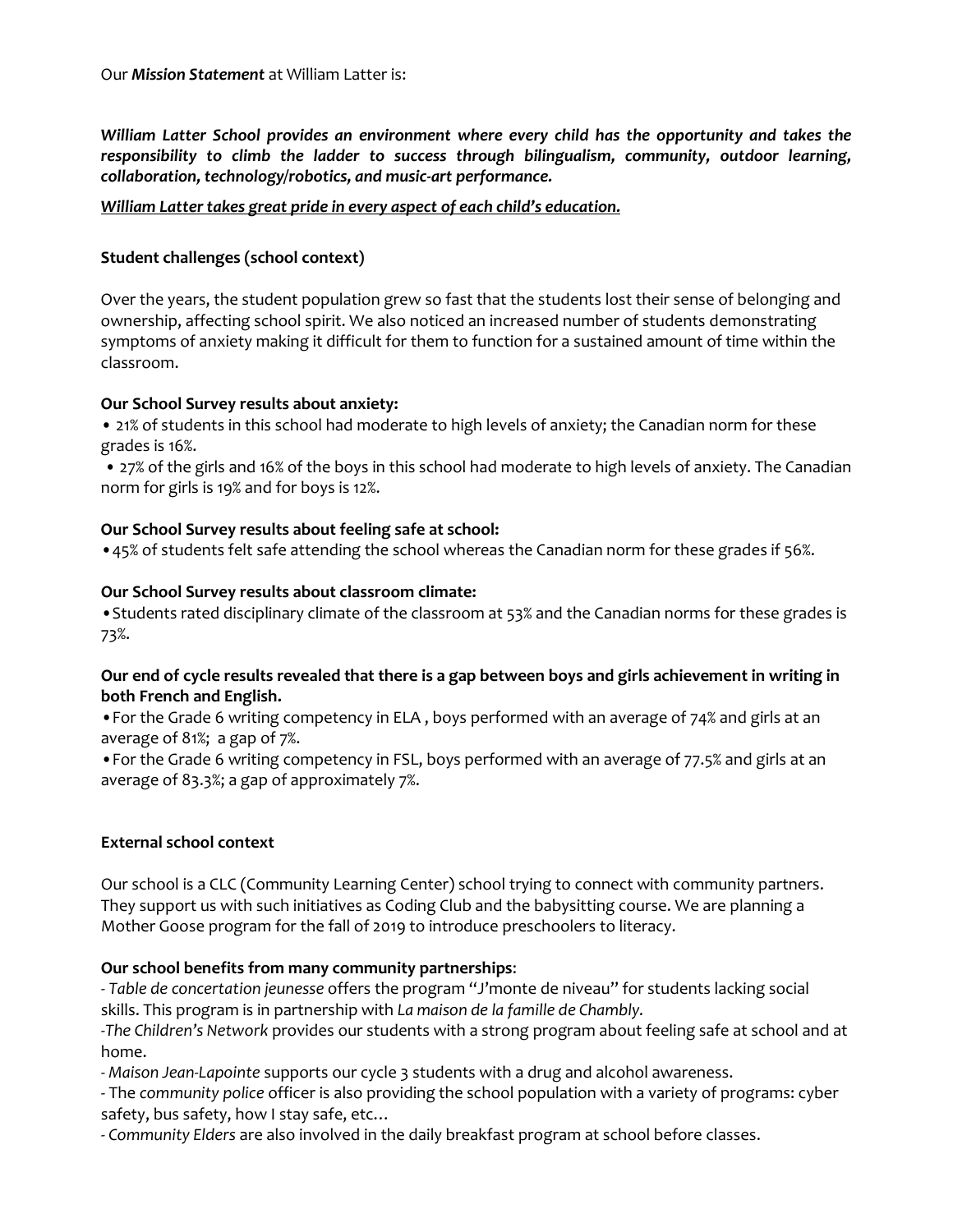Internally, the school also offers different activities to engage the students. Many extra-curricular activities are offered at lunchtime and after school; club des genies, Nawatobi, band, guitar and choir, SSIAA sports, and a spirit committee. Our school also provides a daycare service. 174 students attend on a regular basis, while 35 students attend sporadically. We have a *Home & School* organization, which supports the students with various events and activities.

All these partners contribute to the development of the physical and psychological well-being of students

## **6. CONSISTENCY WITH THE COMMITMENT-TO-SUCCESS PLAN**

The William Latter School Educational Project aligns its orientations with Riverside School Board's Commitment to Success Plan: first, it addresses the need to bridge the gap in success between various groups of students, in particular between boys and girls. In our case, we are targeting this discrepancy in the writing competency in both French and English.

Secondly, our school objective, physical and psychological well-being of students, is aligned with the School Board's mission statement, which is to have an inclusive, healthy, safe, stimulating and creative environment.

## **7. CHALLENGES, ORIENTATIONS, OBJECTIVES, INDICATORS AND TARGETS SPECIFIC TO THE SCHOOL/CENTER**

William Latter School will focus on the following:

| Challenge One: Physical and psychological well-being of students |                                                                        |
|------------------------------------------------------------------|------------------------------------------------------------------------|
| <b>ORIENTATION 1</b>                                             | Students feeling safe at school                                        |
| <b>OBJECTIVES</b>                                                | Increase the number of students feeling safe at school                 |
| <b>INDICATORS</b>                                                | Our School Survey results(Cycle 3)/adapted school survey(cycles 1 & 2) |
| <b>TARGETS</b>                                                   | Increase by 10% by 2024                                                |
|                                                                  |                                                                        |
| <b>OBJECTIVES</b>                                                | Promote a positive learning climate                                    |
| <b>INDICATORS</b>                                                | Our School Survey results(cycle 3)/adapted School survey(cycle 1 & 2)  |
| <b>TARGETS</b>                                                   | Increase by 10% by 2024                                                |
|                                                                  |                                                                        |
| <b>OBJECTIVES</b>                                                | Decrease the number of students experiencing school related anxiety    |
| <b>INDICATORS</b>                                                | Percentage of students showing signs of anxiety at school              |
| <b>TARGETS</b>                                                   | Decrease by 5% by 2024                                                 |

| <b>Challenge Two:</b> |                                                           |  |
|-----------------------|-----------------------------------------------------------|--|
| <b>ORIENTATION 1</b>  | Student success in writing in both languages              |  |
| <b>OBJECTIVES</b>     | To reduce the gender gap in writing in French and English |  |
| <b>INDICATORS</b>     | End of cycle results                                      |  |
| TARGETS               | Decrease by 5% by 2024                                    |  |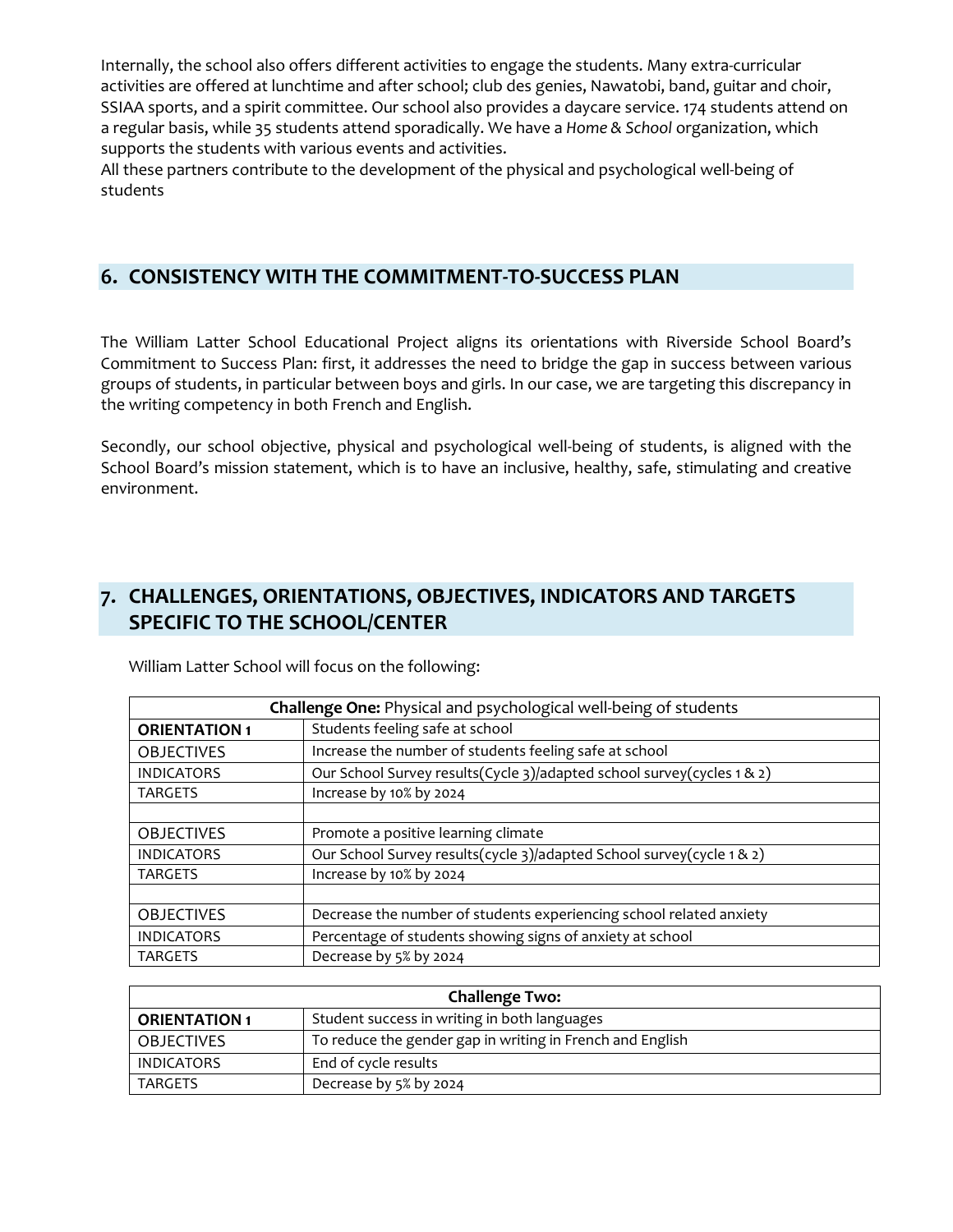## **8. REPORTING ON THE EDUCATIONAL PROJECT**

After defining the context and choosing the policy orientations and objectives, the school/centre must implement and monitor the commitments made in the educational project. The school/centre must report to their community in December and in May of every year.

Reporting involves evaluating the educational project and presenting the evaluation results to the community. The school/centre must monitor and examine the extent to which the objectives have been achieved and the effectiveness of the measures it has applied to fulfill its commitments.

From a continuous improvement standpoint, evaluation also provides an opportunity to share innovative practices so that they can be incorporated into everyday pedagogical practices.

The Governing Board must provide the education community with information on the school team's choices and the results (Education Act, sections 75 and 109.1).